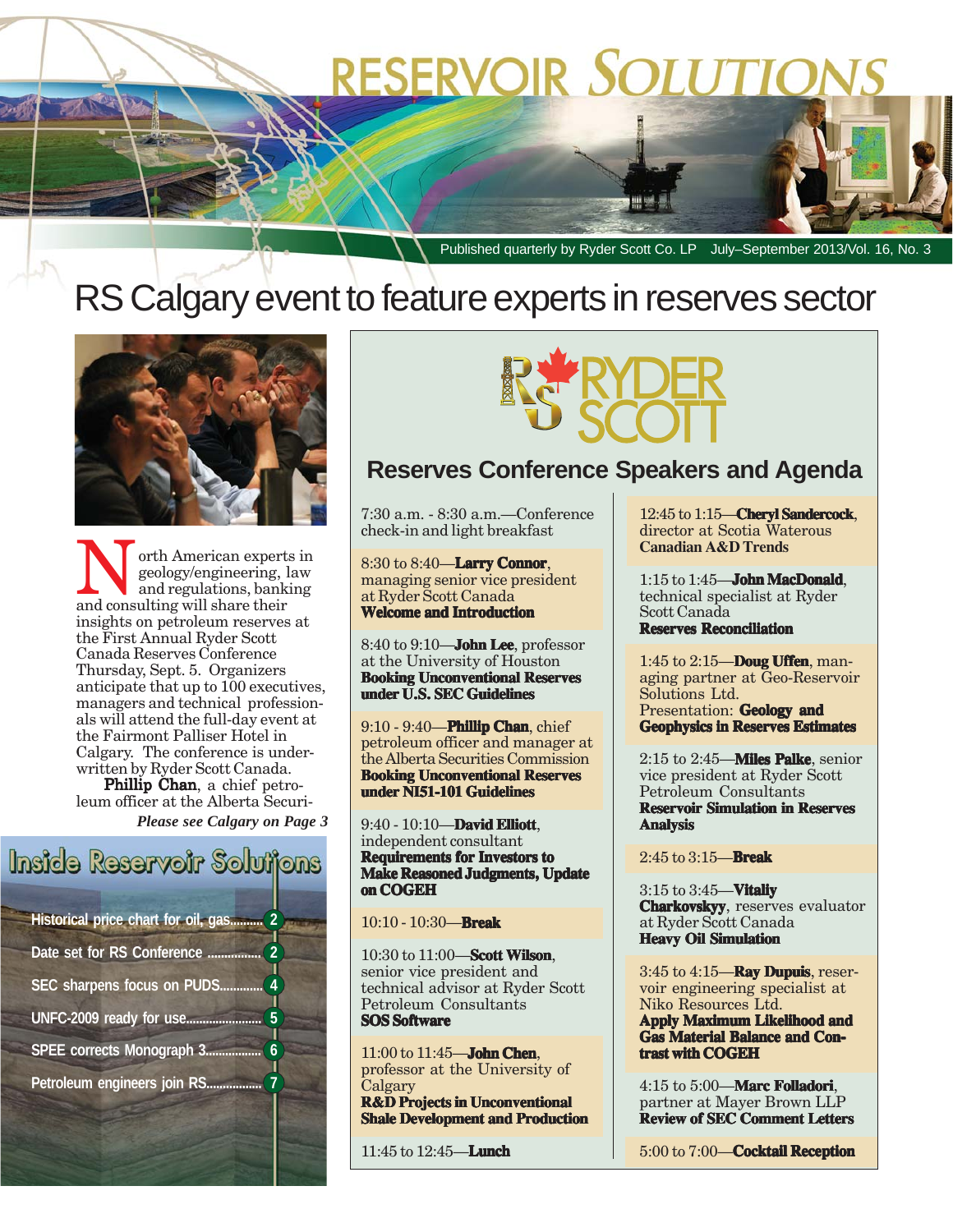

### Ninth Annual Ryder Scott Reserves Conference set for Wednesday, September 18 at the Hyatt Regency hotel

The 9th Annual Ryder Scott Reserves Conference will be held on Wednesday, Sept. 18 at the Hyatt Regency hotel in downtown Houston. Last year, more than 280 were in attendance at the one-day conference, making it the single largest gathering of senior reserves evaluators. The event features presentations by industry leaders on the latest developments in technology, innovations and compliance.

At press time, the agenda had not been finalized. For more information on the conference, please email RSCConfHouston@ryderscott.com.

#### Ryder Scott at Booth 419 at SPE-ATCE

Ryder Scott will exhibit at Booth 419 at the Society of Petroleum Engineers Annual Technical Conference, Sept. 30 to Oct. 2, at the Ernest N. Morial Convention Center in New Orleans. The event has attracted more than a half-million attendees from more than 50 countries over 89 years.



**Last year, more than 280 attended the Ryder Scott reserves conference in Houston, making it the single largest gathering of senior reserves evaluators. The one-day event features presentations by industry leaders on the latest developments in technology, innovations and compliance.**

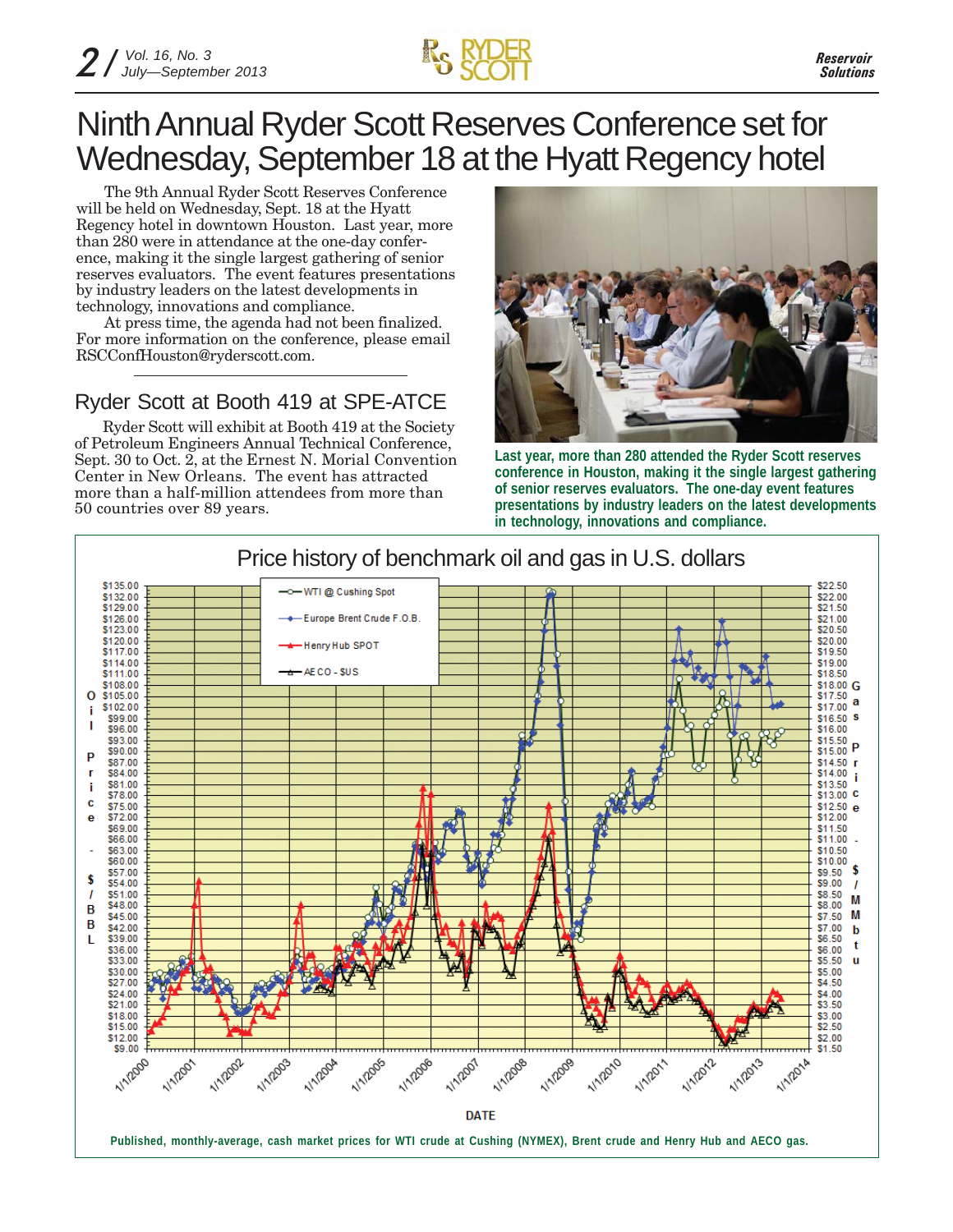



#### *Calgary—Cont. from Page 1*

ties Commission, will share his perspective on booking unconventional reserves under National Instrument 51-101. The latest proposed updates to COGEH will be presented by David Elliott, a former chief petroleum officer at the ASC. Cheryl Sandercock, a banking director at Scotia Waterous, will analyze new acquisition-and-divestiture trends in Canada. John Lee, a former fellow at the U.S. Securities and Exchange Commission who helped guide the historic rules-change process, will delve into the agency's latest interpretations on unconventional reserves bookings.

Twelve presenters, including four from Ryder Scott, will focus on technical, business, legal and regulatory issues in reserves. Networking will occur throughout the day at breaks.

Attendees will receive all presentations in bound volumes and on USB flash drives. APEGA-licensed geologists and engineers will earn up to eight Continuing Professional Development hours.

Meals, accompaniments, hors d'oeuvres, desserts and beverages, including those at the evening cocktail reception, will be catered by the Palliser and are complimentary. Hotel parking will also be provided to attendees.

For further information, please send an email request to ConferencesCalgary@RyderScott.com.



**John Lee, left, professor at the University of Houston, meets with Ron Harrell, chairman emeritus at Ryder Scott, at the 2011 Ryder Scott Reserves Conference in Houston. Lee, a former fellow at the U.S. SEC during its rules-change process four years ago, plans to speak at the Calgary reserves conference Sept. 5. Harrell started the Houston event eight years ago.**

**Dean Rietz, executive vice president, left, and Miles Palke, senior vice president, conducted a training course, "Reservoir Simulation for Practical Decision Making," June 3 to 4 at the SPE Mexican Petroleum Congress in Cancun, Mexico. They plan to present the course at the SPE-ATCE, Sept. 28-29, in New Orleans. Also, Palke is scheduled to present at the First Annual Ryder Scott Canada Reserves Conference. See details on Page 1.**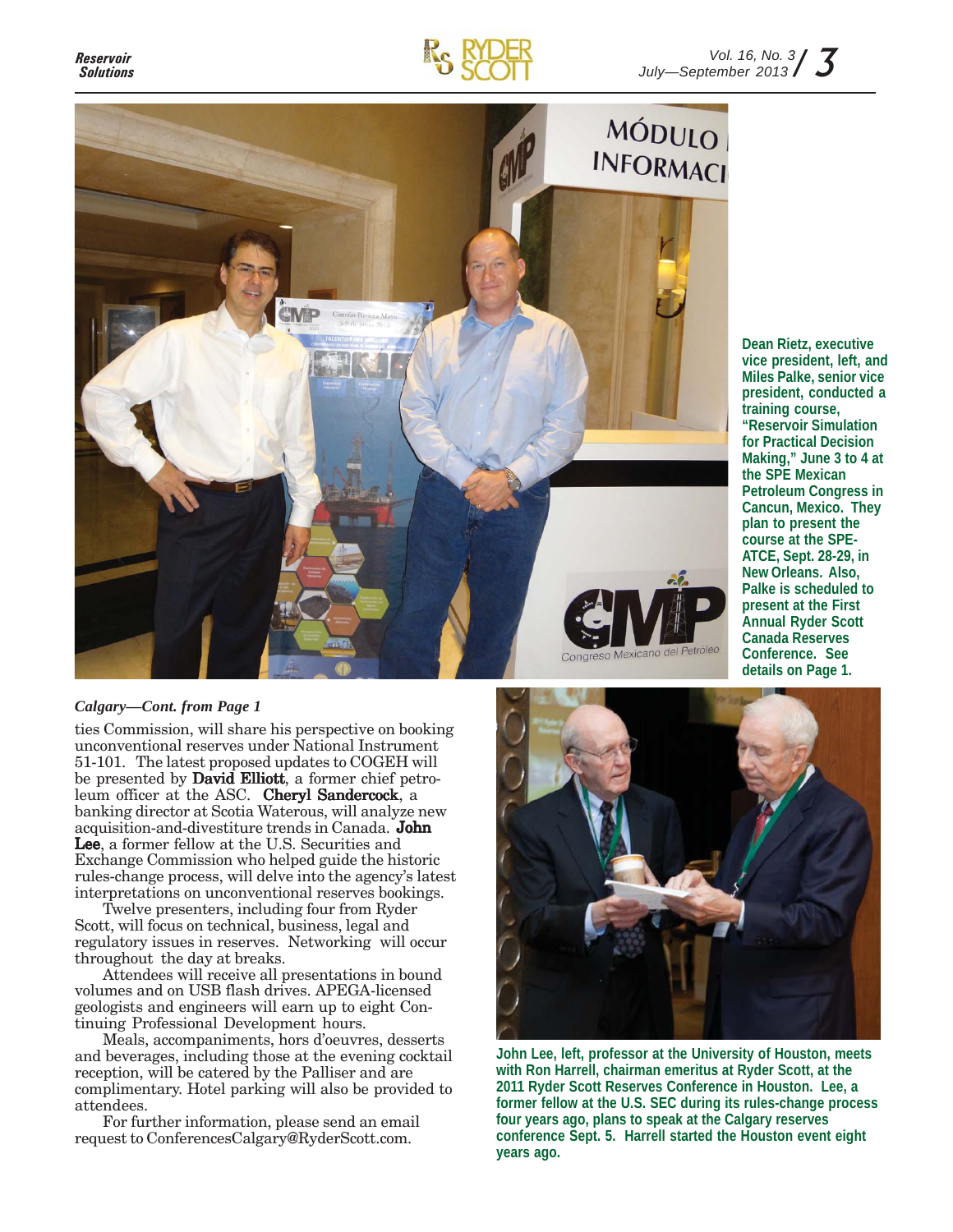

## SEC sharpening focus on timing of PUD conversions



U.S. equity markets will have to drill PUD locations carried on the books for the five-year maximum or reclassify them to probable.

The SEC rule is that with few exceptions, it disallows booking PUDs past five years. Specifically, "undrilled locations can be classified as having undeveloped reserves only if a development plan has been adopted indicating that they are scheduled to be drilled within five years unless the specific circumstances justify a longer time." Adoption requires a final investment decision.

The PUD concern and other reserves reporting issues were revealed in a sur-

**Wilson**

vey of SEC comment letters that was presented by **Jeffrey Wilson**, managing senior vice president, at a Society of Petroleum Engineers Gulf Coast Section forum in May. He told attendees at the reservoir technology fowent into effect at YE 2009, so the window of time is narrowing on PUDs initially reported at that time.

The SEC is also looking at the percentage of PUD conversions annually to monitor the progress of companies. Wilson showed examples in which the SEC referred to previous PUD filings in 2009 and 2010 to question the rate of PUD conversion.

One comment letter targeted a company with annual PUD conversion rates of 5.7 percent, 8.8 percent and 10.9 percent over the first three years of the new rules. The SEC asked the company to discuss its historical and current conversions in the context of development plans. The comment letter stated that "we (the SEC) would expect PUD conversions in a fiveyear development time frame to approximate 20 percent of the beginning-of-year volumetric balance…"

Two years ago, Ryder Scott announced the results of its cumulative frequency analysis on 53 companies receiving SEC comment letters. The findings were that 80 percent were drilling at a track record slower than required to meet the five-year rule. Only 16 percent of companies were on track to comply and 50 percent were on a 10-year track.

Reporting natural gas liquids was an issue in 13 percent of comment letters to industry, said Wilson. Many companies received letters regarding combined estimates of oil and NGLs. The SEC requested that oil and NGLs be disclosed separately.

Whether NGL volumes are bookable remains an issue. Wilson said that the interpretive position of Ryder Scott is that NGL volume bookings are dependent on custody transfer points based on the processing agreement. If the title transfers at the plant outlet (post-processing), then report NGL reserves volumes with residue (dry) gas reserves volumes and corresponding future net income. If the title transfers at the plant inlet (pre-processing), then report wet gas

*Please see NGL on Next Page*

rum that he used Ryder Scott's SEC Seeker tool to conduct his research on the letters.

Wilson, who serves on the SPE Oil and Gas Reserves Committee, found that development of PUD reserves was the topic of 26 percent of the SEC comments to industry—by far the most numerous reserves issue last year.

Several comments clearly emphasized that the five-year time frame begins at each volume's "initial booking" as opposed to simply checking if undeveloped reserves are scheduled to be developed more than five years from the as-of date of the report. The new rules

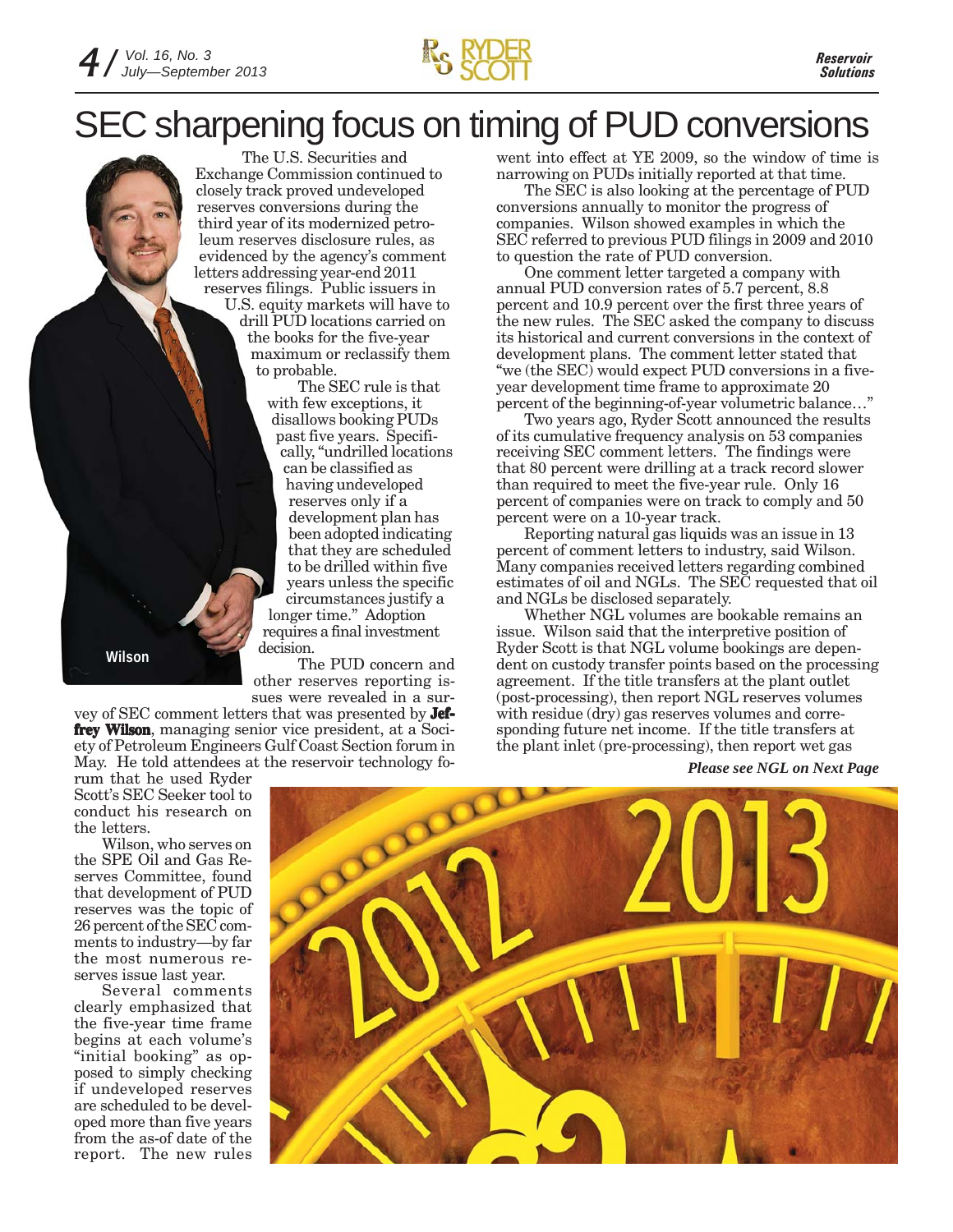

## UNFC-2009 for fossil energy ready for full-scale application, SPE recommendations aside

An expert group at the United Nations endorsed specifications for the application of a worldwide classification system for petroleum and minerals reserves and resources. The specifications "operationalize" the UN Framework Classification for Fossil Energy and Mineral Reserves and Resources 2009 (UNFC-2009), the group said in April. The UN plans to publish UNFC-2009 and its speci-

fications document in one package in all languages of UN member countries between August and December. "With the finalization of specifications, UNFC-2009 is now ready for the first rounds of full-scale application," the group said.

"The specifications document has been negotiated at great length over the last couple of years," said **Ron Harrell**, chairman emeritus at Ryder Scott. "It's a negotiated result, but I am generally satisfied with it. " Harrell is a former chairman of the SPE Oil and Gas Reserves Committee.

The SPE OGRC, American Association of Petroleum Geologists Committee on Resource Evaluation, Society

of Petroleum Evaluation Engineers and Society of Exploration Geophysics provided input during a comment period before the specifications draft was released.

Last December, SPE recommended the deletion of Annex V of the specification document that

#### *NGL—Cont. from Page 4*

reserves volumes and corresponding future net income.

Wilson said Targa Resources Corp. submitted a white paper to the SEC on how to treat NGL reserves for percent-of-proceeds contracts between producer and processor with the title transfer at the inlet vs. POP contracts with take-in-kind provisions. The white paper sought to clarify the SEC's opinion regarding the custody transfer point and NGL reserves bookings.

Wilson said, "Unfortunately, the SEC declined to answer this question and encouraged Targa to pursue the matter with the U.S. Financial Accounting Standards Board. Ryder Scott is monitoring this issue for any additional clarification by the SEC or FASB."

Wilson also remarked that the SEC is paying close attention to current and future development costs by comparing YE reported costs and volumes to future costs and volume projections. He showed one of several SEC comments asking a company to respond to inconsistencies between prior and future development costs per unit volume of undeveloped reserves.

One example comment letter referenced a

addressed project maturity to subclassify projects using UNFC-2009. The UN expert group took no action on the matter

SPE contended that Annex V duplicated some SPE-PRMS definitions on project maturity classes but objected to "selective revisions" that changed what was intended in the SPE-PRMS. "The UNFC-2009 cannot be used as a standalone classification



system for petroleum, …but must be linked via the bridging document with an underlying technical specification system such as the SPE-PRMS." Annex IV is the bridging document. It explains the relationship between the two systems.

SPE also objected to specifications that a resources estimate based on UNFC-2009 guidelines on an aggregate basis by region or country may be considered to be "reasonably comparable to estimates that would have been derived through a detailed, project-by-project evaluation had such information been available." The UN acknowledged that the word-

ing could cause concern but maintained that the statement is factual.

A draft of the specifications document is available for downloading at http://www.unece.org/ fileadmin/DAM/energy/se/pdfs/egrc/egrc4\_apr2013/ ECE.ENERGY.GE.3.2013.3\_e.pdf.

company's incurred development costs of \$284 million at YE 2011 to convert 228 Bcfe of PUDS to proved developed reserves compared to a much lower incurred cost the prior year of \$183 million to convert roughly the same PUD reserves number at 217 Bcfe. The SEC asked the company to discuss the dissimilarities. The SEC also questioned various inconsistencies between reported estimated future development costs to convert PUDs in the reserves disclosure sections of the filings and different values reported in the standardized measure disclosure sections.

"Your reserves economics and standardized measure calculations involving capital expenditures, abandonment costs and oil and gas prices have to be consistent and correct," said Wilson.

In closing, he said that he expects that this year, industry will see some changes from the SEC primarily because the agency will not be as staff constrained. The SEC hired **John Hodgin**, former Ryder Scott president, late last year. Wilson's presentation is posted at http://www.spegcs.org/media/files/event/ 973f5722/Wilson-SEC-Comments-2012.pdf.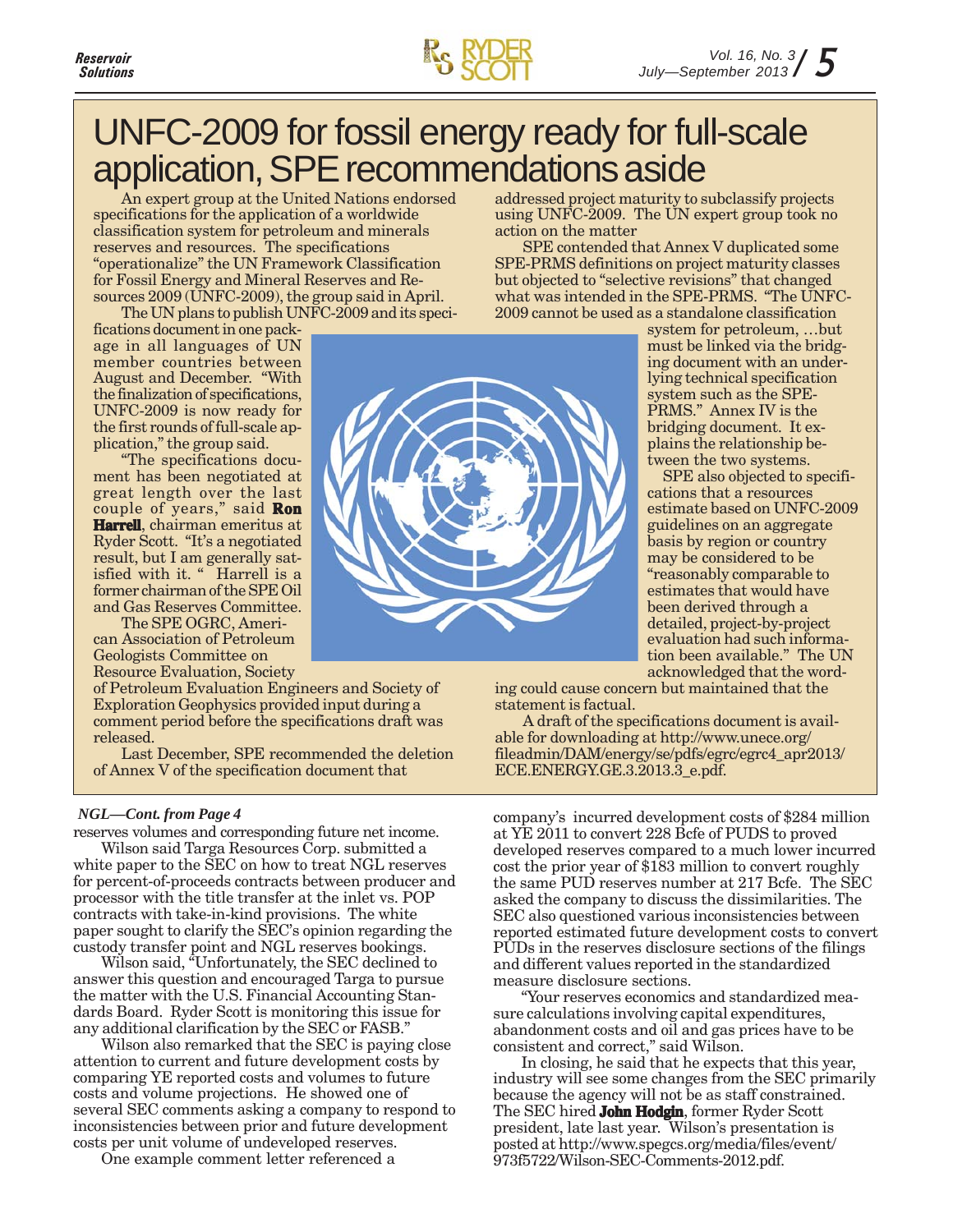

### SPEE revises statistical approach to resource plays

The Society of Petroleum Evaluation Engineers in June published corrections to errors in its Monograph 3, which presents a practical evaluation method to estimate undeveloped reserves in resource plays. The errata are located at https://secure.spee.org/sites/ default/files/Monograph%203%20Errata.pdf.

SPEE posted amplifications, clarifications and corrections for chapters 1 through 4. Seven corrections were made to the monograph.

In the errata, the society stated that "for most limited sample distribution graphs, we recommend midpoint plotting" over the "equal interval method, a frequently used graphing technique." Also, SPEE clarified that analogous wells are a sample of the entire population but not identical. To be "pragmatic," the monograph committee "made the simplifying assumption in all of its aggregation work that the sample mean and variance were equal to the population mean and variance."

Table 2.1 in the monograph shows that in a resource play, when the ratio of P10/P90 is 4, which is common, then the recommended minimum sample size is 60 wells, which represents the population mean at a 90-percent confidence level.

SPEE said that the sample size in Table 2.1 meets the "reliable technology" criteria of the U.S. Securities and Exchange Commission. Monograph 3 was published in 2011. The addenda were based on two years of practical user feedback.

At the SPEE annual convention in June, the society said that it was in an approval process to include corrections for all future monograph sales and to those who previously purchased copies.

| Table 2.1 SPEE Recommended Minimum Sample Size |
|------------------------------------------------|
|------------------------------------------------|

| $P_{10}/P_{90}$<br>Ratio | Recommended<br><b>Sample Size</b> | Comments                               |  |
|--------------------------|-----------------------------------|----------------------------------------|--|
| $\overline{2}$           | 15                                | Ratio not likely to be seen            |  |
| 3                        | 35                                | Common Ratio                           |  |
| 4                        | 60                                | Common Ratio                           |  |
| 5                        | 75                                | Common Ratio                           |  |
| 6                        | 100                               | Common Ratio                           |  |
| 8                        | 130                               | Common Ratio                           |  |
| 10                       | 170                               | Possible data quality / analogy issues |  |
| 15                       | 290                               | Possible data quality / analogy issues |  |
| 20                       | 420                               | Possible data quality / analogy issues |  |
| 30                       | 670                               | Possible data quality / analogy issues |  |



**Ken Whaley, Martin Cocco and Crystal Cao from Ryder Scott toured Guangzhou, China, with personnel from client China National Offshore Oil Corp. in late May. Those pictured are as follows: Front Row: Huang Yueyin, Yang Yan, Ma Yanjun, Sun Yingtao, Huang Yan, Wang Feihong, Chen Yunyan, He Juan Middle Row: Yang Baoquan, Wei Xian, Cheng Jia, Cao, Wang Qingru, Cocco, Whaley, Fu Ying, Zhang Yue Back Row: Wang Xinguang, Chen Li, Li Jinggong, Wang Shaopeng, Chen Bin, Ge Zunzeng, Li Yuyong, Wang Yunxian**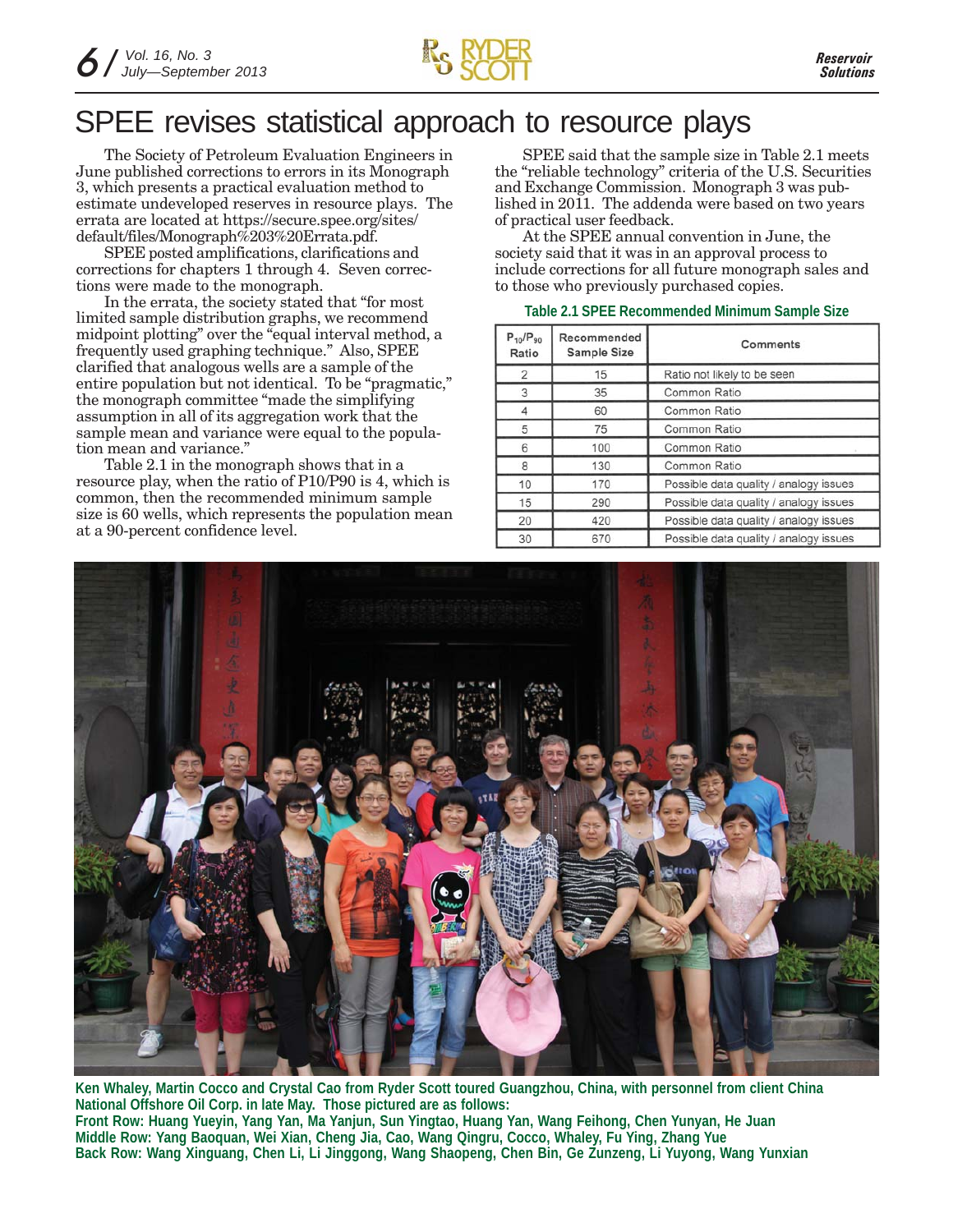

## Petroleum engineers join all three Ryder Scott offices



**Donald John**

**MacDonald** has joined the Calgary office as a petroleum engineer and technical specialist. He has more than 30 years of experience in the Western Canada Sedimentary Basin and internationally. Recently, he has focused on the analysis of waterflooding, enhanced oil recovery and shallow-gas and shale-gas assets.

MacDonald was an engineering specialist for eight years until 2011 at

**MacDonald**

AJM Petroleum Consultants. He provided exploitation engineering support and reserves evaluations for corporate and acquisition-and-disposition purposes for Canadian and international clients.

MacDonald issued oil and gas reserves reports for corporate disclosures and A&D transactions for more than 25 clients across western Canada and internationally. His focus was on the largest and most technically complex properties. Evaluations were based on NI 51- 101, U.S. SEC and SPE-PRMS standards.

MacDonald also modeled a heavy-oil solvent flood and provided economic support. He also provided exploitation services for a British Columbia shale gas development, evaluated reserves in an Edmonton shallow gas play and evaluated heavy oil assets in Trinidad & Tobago.

Before joining Ryder Scott, MacDonald was a reserves consultant at Columbus Oil & Gas LLC and Pengrowth Energy Corp.

He started his career as a reservoir engineer at BP Resources Canada Ltd. in 1981. He worked there for nine years and was a corporate development coordinator in 1990 when he left to join Saskoil, which later became Wascana Energy Inc.

MacDonald worked there for six years. As a senior evaluation engineer, he was responsible for all nonoperated properties in Saskatchewan and southern Alberta. Later, as a senior coordinator in corporate planning, MacDonald provided technical, business and strategic support to international activity in the North Sea, Irish Sea, onshore U.K., offshore Spain, Turkey, Algeria, Tunisia, Indonesia, Venezuela and North America. Later, MacDonald became a manager of credit and risk at Wascana.

He was also the founder of Grizzly Energy Inc., a junior oil and gas company, with interests in southern Alberta. MacDonald directed Grizzly from 1996 to 2009. He has BS degrees in chemistry and chemical engineering, respectively, from the University of Calgary. He is a Registered Professional Engineer in Alberta (APEGA) and a member of the Society of Petroleum Engineers.

**Clark D. Parrott** recently joined the Denver office where he performs economic evaluations and prepares reserves reports for use in annual U.S. SEC filings.

He also prepares reports for banks and investor groups and to support A&D transactions. Parrot has estimated oil and gas reserves in several U.S. shale plays.



He has more than 25 years reservoir engineering experience in Rocky Mountain and midcontinent regions with emphasis on exploration and development, operations and acquisitions. Parrott is skilled in use of traditional reservoir engineering principles, including decline-curve analysis, log evaluations, pressure-transient analysis, volumetrics and materialbalance calculations. He has extensive experience in waterflood and simulation engineering. **Parrott**

Before joining Ryder Scott, Parrott was a petroleum engineer at Norstar Petroleum Inc. for ten years. He developed projects from lead status to drillable locations and provided engineering expertise for risked economics and potential reserve targets. He also assessed E&D prospects, scheduled drilling and executed drilling contracts, designed completion/ stimulation procedures and generated reserves projections. He completed several waterflood studies.

Before that, Parrot was an engineering analyst at Terra Resources/Pacific Enterprises Oil Co. from 1987 to 1991. He is a Registered Professional Engineer in Colorado and has a BS degree in petroleum engineering from the Colorado School of Mines.

#### **Pablo A. Castellon**



joined Ryder Scott as a petroleum engineer. Previously, he worked at Ryder Scott as a contractor for three years. He performs independent evaluations of oil and gas reserves estimates and forecasts future reserves volumes and economics.

Castellon evaluates in-place hydrocarbon volumes and recovery factors to estimate reserves. He also conducts decline-curve analysis to estimate remaining

**Castellon**

reserves. Castellon uses statistical analysis to estimate resources and volumetric and analogy methods. He also performs material balance and conducts welltest analysis.

Castellon has a BS degree in civil engineering from Michigan State University and is a member of SPE.

**Laurymar Perez-Mejias** joined Ryder Scott as a petroleum engineer after working as a contract engineer for three years. She estimates reserves in *Please see Engineers on Page 8*